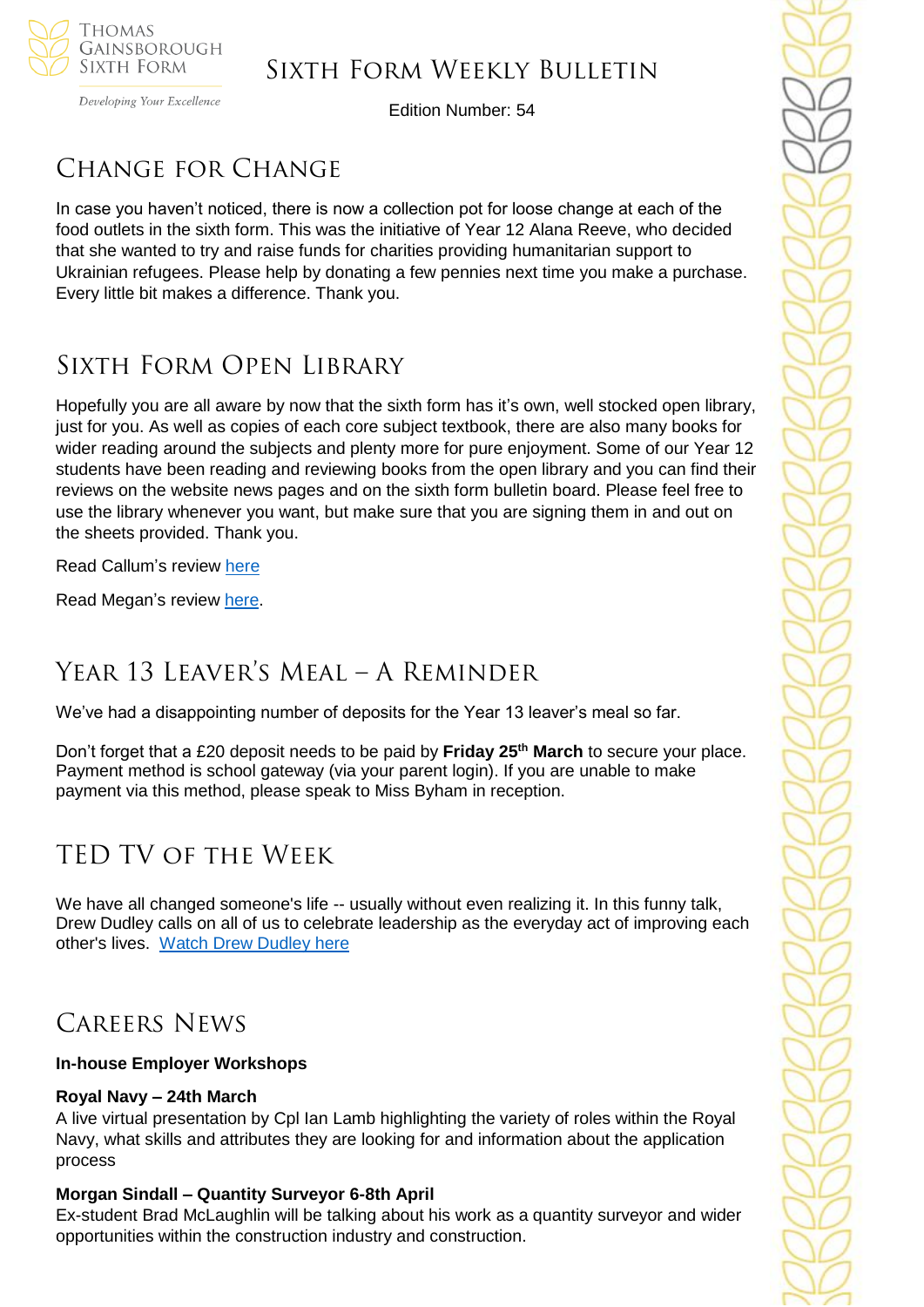

## Sixth Form Weekly Bulletin

Edition Number: 54

## **Stoke-By-Nayland Golf Club – Hospitality 5th May**

Ever wondered what it would be like to work in hospitality? Find out from Peter Osborn a senior manager at this luxury golf club and resort about the varied jobs and opportunities they can offer students. We might also see our very own Miss Alston who used to work in this sector and is keen to promote the benefits.

### **TMJ Interiors – Design/Carpentry/Business -19th May**

Another chance to meet with this impressive specialist joinery company based in Bildeston who have carried out major refurbishments and builds in London and across the UK . For a flavour of the kinds of projects they work on see here - https://tmjinteriors.com/projects/.

### **Thames Water Barrier - Civil Engineering 10th June**

Liv Hov runs a team of engineers, project managers, specialists and contractors. Carrying out complex inspection, Capital Maintenance and upgrade works at the Thames Barrier and other storm surge barriers along the Tidal Thames.

**Careers Web Page** – For a full list of companies that offer virtual work experience in several different sectors please see the "Careers" page of the school [website](https://tgschool.net/careers) and scroll down.

#### **How to arrange work experience in Year 12:**

1) Look at your Morrisby results and talk to family or friends for ideas. The more research you have carried out beforehand, into different options, the more valuable experience you will get.

2) Come to the careers hub and register your interest with Ms Perkins.

3) Paperwork needs to be collected and completed 4 weeks prior to the work experience taking place.

4) Please consider transport to and from the company you want to apply to.

5) Students are allowed up to 2 x 5 days during term time with up to two employers.

6 ) Please consider virtual work experience as well as face to face by signing up free of charge to Speakers for Schools virtual work experience and other online providers (see careers website for a list of other providers)

7) Ms Perkins needs to be made aware of any work experience (other than Saturday jobs) you arrange directly with employers in order for her to keep a record. Paperwork is still required for this.

### **International Law Firm, - Y12 Work Experience**

[Bryan Cave Leighton Paisner](https://nam12.safelinks.protection.outlook.com/?url=https%3A%2F%2Fmykindacrowd.us6.list-manage.com%2Ftrack%2Fclick%3Fu%3Ded0d3c8306048bd1aa89fb8aa%26id%3Dd4b5888e23%26e%3D6a71ef3d64&data=04%7C01%7C%7Ca42d6fcdb3294051de3a08da0035846a%7C84df9e7fe9f640afb435aaaaaaaaaaaa%7C1%7C0%7C637822527094728893%7CUnknown%7CTWFpbGZsb3d8eyJWIjoiMC4wLjAwMDAiLCJQIjoiV2luMzIiLCJBTiI6Ik1haWwiLCJXVCI6Mn0%3D%7C3000&sdata=ZDGSKFlvIYYjNkmN9S6ZheP1SMAkGXRalT2hYqJWzmM%3D&reserved=0) (BCLP) are offering work experience to Year 12 students as part of their commitment to improve access to the legal profession. BCLP have devised a schedule that combines both skill development and real-life experiences of how law firms interact with a range of sectors. This programme will be delivered virtually if offices remain shut.

• **Monday 25 July – Friday 29 August 2022** – A week at BCLP's offices gaining a real insight into what lawyers do daily as well as information on the different routes into the profession, several skills sessions to help prepare students for the world of work.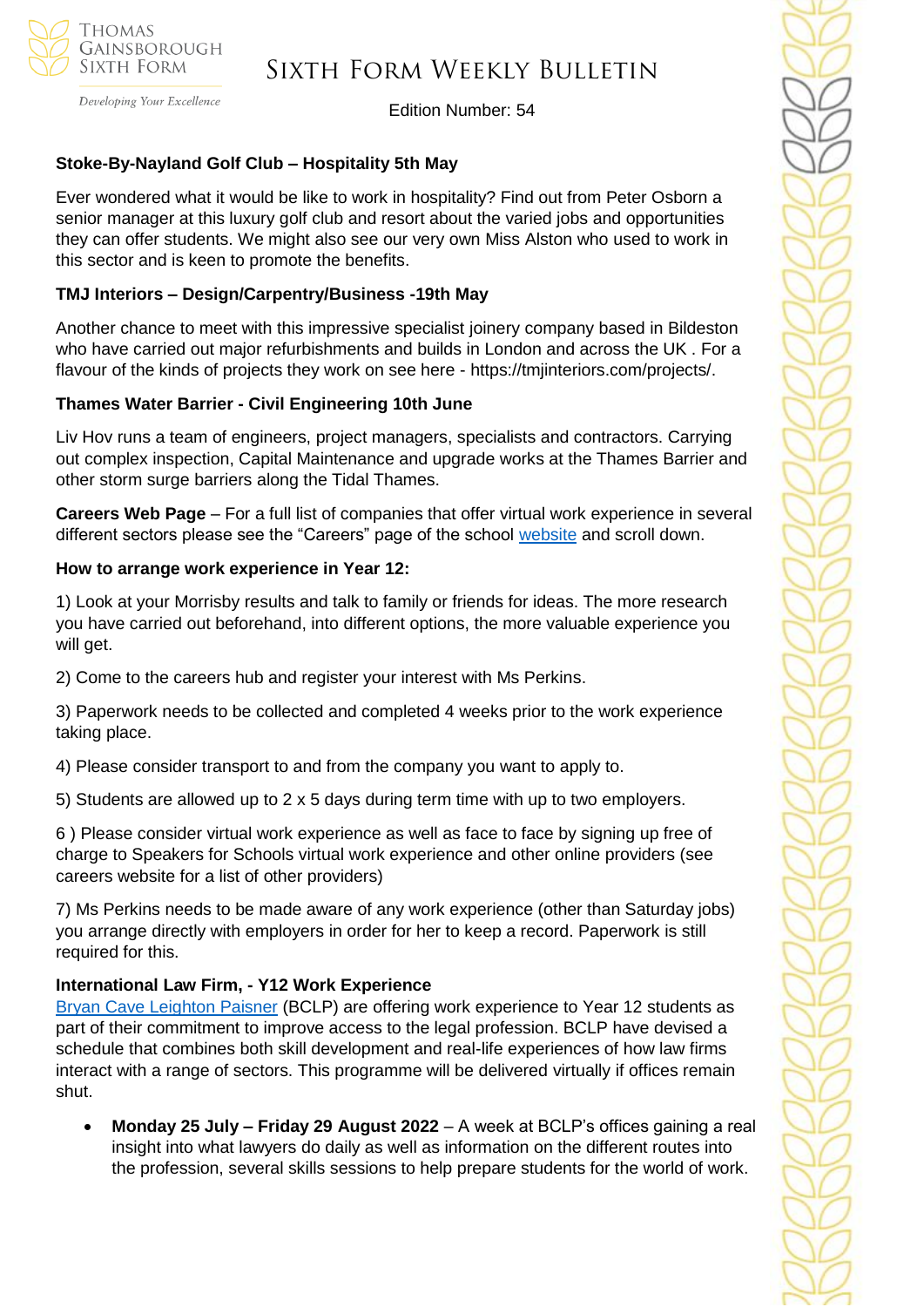

## Sixth Form Weekly Bulletin

Edition Number: 54

- **Monday 1 August – Friday 5 August 2022** A week visiting different organisation each day in a variety of sectors. During the week students will learn how law firms interact with their clients and the distinct roles for lawyers in these organisations.
- On completion of the two weeks, students will progress onto BCLP's alumni programme where they will be able to get continued support from BCLP representatives including work shadowing opportunities, mentoring and further skills workshops.

### **InvestIn Summer Career Experiences in London**

[Medicine & Psychology](https://investin.org/pages/choose-your-medicine-summer-experience) [Engineering & Architecture](https://investin.org/pages/choose-your-engineering-architecture-summer-experience) [Law & Politics](https://investin.org/pages/choose-your-law-politics-summer-experience) [Business & Finance](https://investin.org/pages/choose-your-business-finance-summer-experience) **[Tech](https://investin.org/pages/choose-your-tech-summer-experience)** [Culture, Media & Sport](https://investin.org/pages/choose-your-culture-media-sport-summer-experience)

### **STEM and Medicine Summer Experiences**

To find out more and apply, [click here.](https://investin.org/pages/choose-your-stem-summer-experience?utm_source=UK+SCHOOLS+MASTER&utm_campaign=a31ab330e2-bankersschoolmar_COPY_01&utm_medium=email&utm_term=0_bfccb03bbd-a31ab330e2-137697031&mc_cid=a31ab330e2&mc_eid=894e4199ae)

https://www.suttontrust.com/our-programmes/uk-summer-

schools/?utm\_source=Head+of+Sixth+Free+Newsletter&utm\_campaign=99b194e2d6-March+16+student+campaign&utm\_medium=email&utm\_term=0\_36c44588b4-99b194e2d6- 115737769&mc\_cid=99b194e2d6&mc\_eid=51b5a4fd55Watch the trailer [here](https://investin.org/blogs/news/summer-experiences-2022?utm_source=UK+SCHOOLS+MASTER&utm_campaign=b369a1e6b8-bankersschoolmar_COPY_01&utm_medium=email&utm_term=0_bfccb03bbd-b369a1e6b8-139395613&mc_cid=b369a1e6b8&mc_eid=0dcddf7ff6) and contact Mrs Osborne (kosborne@tgschool.net) to secure a 10% discount or to apply for a free bursary place. Please check criteria on the Investin website.

#### **James Cartlidge's MP's Employment and Skills Fair**

With the Minister for Skills, Alex Burghart MP

- Looking for a new job?
- Interested in learning new skills?
- Searching for an apprenticeship or work experience?
- Want to know more about the fantastic businesses in our area?

Drop in sessions on CV writing, interview skills and careers advice – **Friday 22nd April 10am-1.30pm** at the Stevenson Centre, Great Cornard, CO10 0WD

#### **British Airways Careers Event**

On **Wednesday 30th March** from **5:00pm - 6:00pm** we are going to be hosting our first exclusive event with British Airways to showcase the many career opportunities on offer at one of the world's most distinguished airlines. British Airways is the UK's largest international scheduled airline, flying to nearly 600 destinations around the world to millions of passengers.

It's an exciting time to be at British Airways. They're growing their global route network, investing in their fleet, and transforming the experience they offer customers. Provided you're curious, mindful and open to new experiences, you can make a real impact from day one. Whether you aspire to work in their global head office, face to face with their customers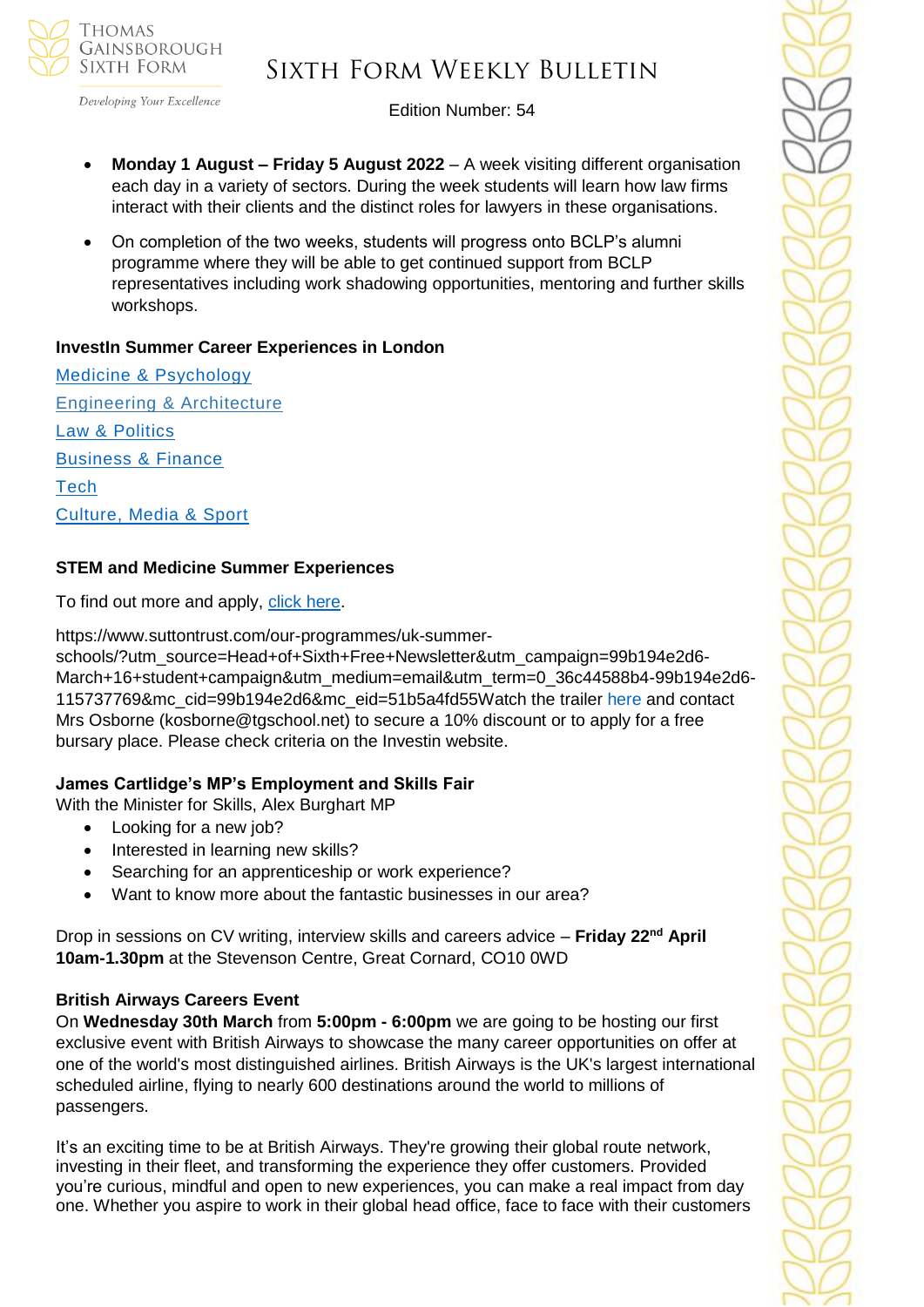

Developing Your Excellence

Edition Number: 54

at Heathrow Airport, or behind the scenes in the engineering and operations teams, there's an opportunity for you.

Discover where a career with British Airways could take you. Click the link below to register yourself for our upcoming online event. Registration Link: <https://www.surveymonkey.com/r/British-Airways>

### **Maven – Careers in Financial Services, Trading and Investments**

On **Thursday 24th March** from **5:00pm - 6:00pm** we have an insight to financial services with Maven for what's set to be a fascinating talk on a career in the industry with both a director and other senior leaders within the business coming to speak to us.

Founded in London in 2011 with 10 employees, Maven is a proprietary trading organisation that now has a global presence with over 200 employees across 5 countries. They have offices in London, Hong Kong and New York and will be opening a new Chicago office as part of their plans to expand coverage of derivatives markets. Maven implements both fundamental and quantitative trading & market making strategies across global financial markets, utilising only the group's capital. "We see ourselves just as much a technology firm as a multi-strat trading firm."

Maven are currently seeking a number of candidates for their September 2022 Finance Apprenticeship programs. If you're keen to find out more about careers in finance and trading and hear about the apprenticeship opportunities at the firm then be sure to register yourself for this online event by clicking the [link.](https://www.surveymonkey.com/r/Maven-Event)

#### **Speakers for Schools Work Experience**

You can search for more work experiences from Speakers for Schools' wide range of employers across the UK here: [https://www.speakersforschools.org/experience-2/work](https://www.speakersforschools.org/experience-2/work-experience/)[experience/](https://www.speakersforschools.org/experience-2/work-experience/) . Sign up free of charge. Requests will go to Ms Perkins for approval.

### **UK University & Apprenticeship Search Virtual Fair**

Join us for the Spring UK University & Apprenticeship Search Virtual Fair on **Wednesday 30th March 2022**, taking place from **12:00 to 18:00**.

This event will allow you to explore all your post-18 options in one place, with a huge range of exhibitors. Universities will include Russell Group, red brick, modern and specialist institutions, as well as colleges and apprenticeship providers. You'll be able to explore exhibition stands, ask any questions you have, and chat live with admissions officers, student ambassadors, academics and recruitment teams. At this incredible interactive event you can also view virtual campus tours, online prospectuses, and take part in 10 live webinars. The event is completely free of charge and is for students and parents looking for information about studying in the UK. [Register here.](https://ukunisearch.vfairs.com/en/registration)

### **Creative Education at Escape Studios**

Escape Studios has been at the forefront of creative education since 2002, supplying the industry with studio-ready talent and offering courses in [Visual Effects \(VFX\),](https://nam12.safelinks.protection.outlook.com/?url=https%3A%2F%2Fsuccessatschool.us3.list-manage.com%2Ftrack%2Fclick%3Fu%3D2c038531b25876a2c7c9cf8b1%26id%3D108fc5738f%26e%3D530f418f3c&data=04%7C01%7C%7C600f2684f1db4165235b08da01a5a9c1%7C84df9e7fe9f640afb435aaaaaaaaaaaa%7C1%7C0%7C637824108268138894%7CUnknown%7CTWFpbGZsb3d8eyJWIjoiMC4wLjAwMDAiLCJQIjoiV2luMzIiLCJBTiI6Ik1haWwiLCJXVCI6Mn0%3D%7C3000&sdata=x7uxFAdUnxh5R8UaqSVb4qTS0Ht90DSasdrgOz28Msc%3D&reserved=0) [Game Art](https://nam12.safelinks.protection.outlook.com/?url=https%3A%2F%2Fsuccessatschool.us3.list-manage.com%2Ftrack%2Fclick%3Fu%3D2c038531b25876a2c7c9cf8b1%26id%3D375549852a%26e%3D530f418f3c&data=04%7C01%7C%7C600f2684f1db4165235b08da01a5a9c1%7C84df9e7fe9f640afb435aaaaaaaaaaaa%7C1%7C0%7C637824108268138894%7CUnknown%7CTWFpbGZsb3d8eyJWIjoiMC4wLjAwMDAiLCJQIjoiV2luMzIiLCJBTiI6Ik1haWwiLCJXVCI6Mn0%3D%7C3000&sdata=xYngXhsw2Q%2BFeG8y7S5ABuUjiv2GW%2B8n%2Fda0Up2xuD8%3D&reserved=0) and [Computer Animation.](https://nam12.safelinks.protection.outlook.com/?url=https%3A%2F%2Fsuccessatschool.us3.list-manage.com%2Ftrack%2Fclick%3Fu%3D2c038531b25876a2c7c9cf8b1%26id%3D76c6cadcaa%26e%3D530f418f3c&data=04%7C01%7C%7C600f2684f1db4165235b08da01a5a9c1%7C84df9e7fe9f640afb435aaaaaaaaaaaa%7C1%7C0%7C637824108268138894%7CUnknown%7CTWFpbGZsb3d8eyJWIjoiMC4wLjAwMDAiLCJQIjoiV2luMzIiLCJBTiI6Ik1haWwiLCJXVCI6Mn0%3D%7C3000&sdata=VnwfAD4pH2hq%2B2w80GU3qrK5lFi2ciUy1anjN0NyO14%3D&reserved=0)

Want to explore Escape Studios for yourself? Join our [first on-campus Open Day of the year](https://nam12.safelinks.protection.outlook.com/?url=https%3A%2F%2Fsuccessatschool.us3.list-manage.com%2Ftrack%2Fclick%3Fu%3D2c038531b25876a2c7c9cf8b1%26id%3Dfe22de5fee%26e%3D530f418f3c&data=04%7C01%7C%7C600f2684f1db4165235b08da01a5a9c1%7C84df9e7fe9f640afb435aaaaaaaaaaaa%7C1%7C0%7C637824108268138894%7CUnknown%7CTWFpbGZsb3d8eyJWIjoiMC4wLjAwMDAiLCJQIjoiV2luMzIiLCJBTiI6Ik1haWwiLCJXVCI6Mn0%3D%7C3000&sdata=sxQqdc9Y2QPcIJiD7lS1HM3cuQKQUklshWFSX2njReY%3D&reserved=0) on **Saturday 26th March. 10.30am** [190 High Holborn, London, WC1V 7BH](https://nam12.safelinks.protection.outlook.com/?url=https%3A%2F%2Fsuccessatschool.us3.list-manage.com%2Ftrack%2Fclick%3Fu%3D2c038531b25876a2c7c9cf8b1%26id%3D180a33dfa8%26e%3D530f418f3c&data=04%7C01%7C%7C600f2684f1db4165235b08da01a5a9c1%7C84df9e7fe9f640afb435aaaaaaaaaaaa%7C1%7C0%7C637824108268295127%7CUnknown%7CTWFpbGZsb3d8eyJWIjoiMC4wLjAwMDAiLCJQIjoiV2luMzIiLCJBTiI6Ik1haWwiLCJXVCI6Mn0%3D%7C3000&sdata=VVCrG1BJYnT3f50bxG1f%2BORc9ZV%2FITwLvC0rDffDPmc%3D&reserved=0) You'll get to meet our expert tutors, hear from current students and Escapees, and discover how we ensure our students are studio-ready before they graduate! [Book your place now!](https://www.pearsoncollegelondon.ac.uk/escape-studios/visit-us/events/undergraduate-open-days.html?utm_source=success-at-school&utm_medium=email&utm_campaign=opendays2022_esc_ug&utm_content=success-at-school_esc_march&goal=0_65c6d67e71-32878cfafb-212136547&mc_cid=32878cfafb&mc_eid=530f418f3c)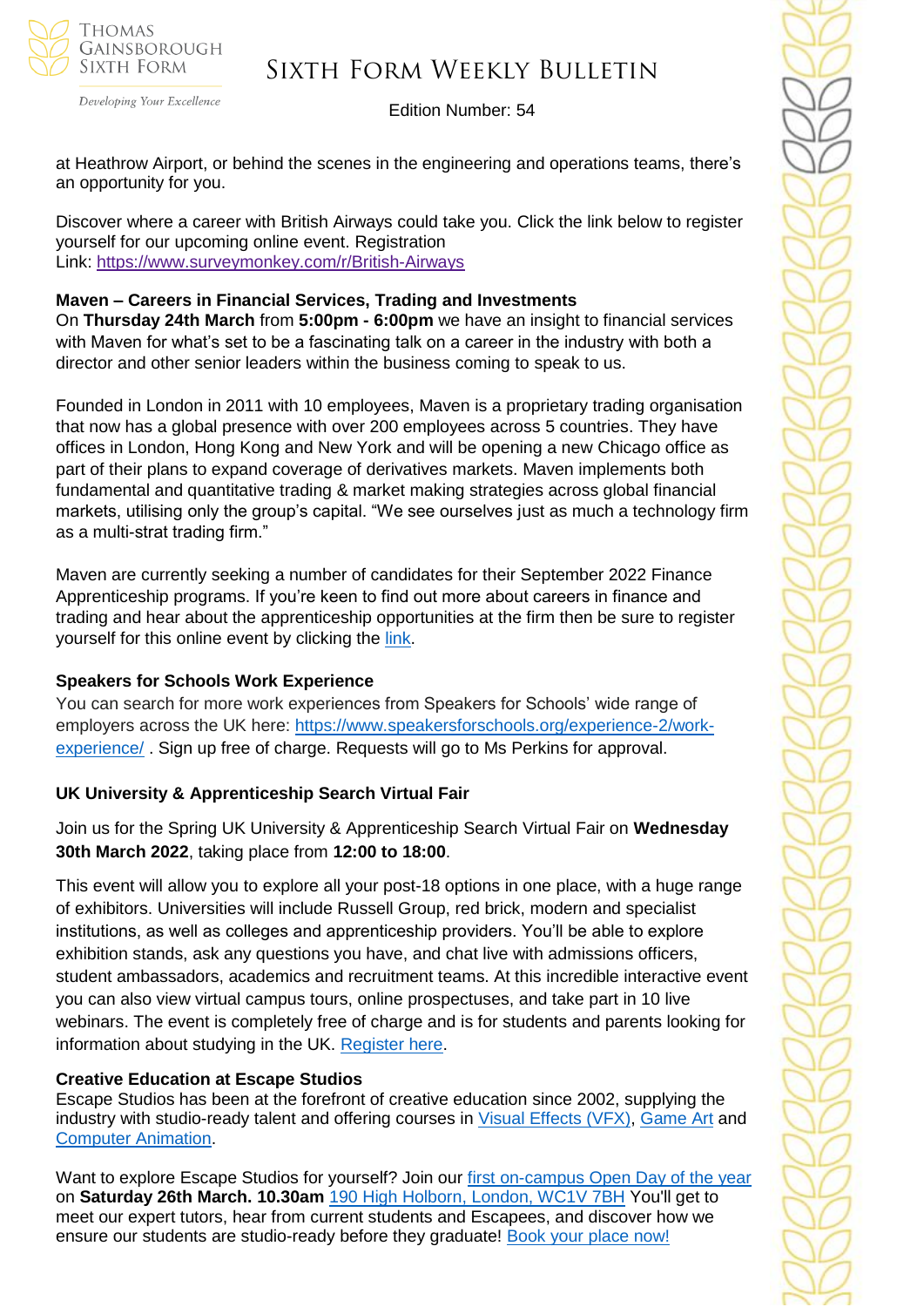

Developing Your Excellence

Edition Number: 54

### **Pearson Business School**

At Pearson Business School, we do things differently – we're part of Pearson, a FTSE 100 company, so our students learn business immersed within one.

We work closely with industry - from global giants in the private sector, such as IBM**,** Pearson, and Moët Hennessy to high-quality SMEs. Our students gain exclusive access to our talent development programme, including guaranteed internships, employer workshops, and our variety of start-ups in residence.

Want to discover Pearson Business School for yourself? Join us for our first [on-campus](https://successatschool.us3.list-manage.com/track/click?u=2c038531b25876a2c7c9cf8b1&id=d1ba79389d&e=530f418f3c) [Open](https://successatschool.us3.list-manage.com/track/click?u=2c038531b25876a2c7c9cf8b1&id=d1ba79389d&e=530f418f3c) Day of the year on **[Saturday](https://successatschool.us3.list-manage.com/track/click?u=2c038531b25876a2c7c9cf8b1&id=b3effc76e1&e=530f418f3c) 2nd April @1030** (190 High Holborn, London) to discover our business courses in [Management](https://successatschool.us3.list-manage.com/track/click?u=2c038531b25876a2c7c9cf8b1&id=c92ac9f9e4&e=530f418f3c)**,** [Marketing](https://successatschool.us3.list-manage.com/track/click?u=2c038531b25876a2c7c9cf8b1&id=355b311ed3&e=530f418f3c)**,** and [Entrepreneurship](https://successatschool.us3.list-manage.com/track/click?u=2c038531b25876a2c7c9cf8b1&id=50085a315d&e=530f418f3c)**.** [Book Here](https://www.pearsoncollegelondon.ac.uk/pearson-business-school/visit-us/events/undergraduate-open-days.html?utm_source=successatschool&utm_medium=email_influencer&utm_campaign=opendays2022_pbs_ug&utm_content=successatschool_pbs_march&goal=0_65c6d67e71-dcbab7423a-212136547&mc_cid=dcbab7423a&mc_eid=530f418f3c)

#### **Spring Pod Virtual Work Experience**

Medicine on demand – **deadline 31st March** [Click link here](https://www.springpod.com/virtual-work-experience/health-education-england-medicine-online-work-related-learning?utm_source=febpdf&utm_medium=email&utm_campaign=vwex&utm_term=vwex_febpdf&utm_content=vwex_febpdf_medicine_hee) Nursing on demand – **deadline 31st March** [Click link here](https://www.springpod.com/virtual-work-experience/health-education-england-nursing-online-work-related-learning?utm_source=febpdf&utm_medium=email&utm_campaign=vwex&utm_term=vwex_febpdf&utm_content=vwex_febpdf_nursing_hee) Allied Health Professionals – **deadline 31st March** [Click link here](https://www.springpod.com/virtual-work-experience/allied-health-professional-online-work-related-learning?utm_source=febpdf&utm_medium=email&utm_campaign=vwex&utm_term=vwex_febpdf&utm_content=vwex_febpdf_ahp_on_demand)

#### **NHS Talent Academy**

Let's Talk About … Physiotherapy **Mon 21st March All sessions run from 4-5pm.** Find out more about E-Placements and apply to speak to a professional about your Health and Care aspirations Register and apply now! [www.nhstalentacademy.org.uk](file://///tgs-sr-data/Staff%20Shared-N/Sixth%20Form/Admin/Weekly%20Bulletin/www.nhstalentacademy.org.uk)

#### **Porch Project – Food Industry Careers Help**

Further Horizons is an employment-based programme. It will prepare young people for the working world by exposing them to the many aspects of businesses connected to or associated with the food industry.

It will include CV writing sessions, money management and interview skill sessions with Yorkshire Building Society. We will also have visits to and visits from businesses in the food industries for the young people to attend. We are hoping to connect with businesses that are looking for workers, so there will be some great opportunities for them to land a job if they impress! We will also hold mock interviews and training courses, such as barista and food hygiene. And much more!

We are based in Hadleigh so a majority of the sessions will be held in our youth centre here. therefore transport will need to be considered separately. Like everything we run, this programme is completely free of charge! If you are interested please contact Laura Bantock on [lauren.bantock@porchproject.co.uk](mailto:lauren.bantock@porchproject.co.uk)

#### **The 'My Career, My Vision' Competition**

We invite students aged 12-18 to submit an image depicting their dream career with an accompanying caption. The image can take any form - a photograph, drawing, graphic design, or anything else - as long as it has been created by the student and clearly depicts the career of their dreams. Creativity is highly encouraged! **The deadline is Friday 8th April**  and students can [enter now.](https://investin.org/blogs/news/careers-week-competition?utm_source=UK+SCHOOLS+MASTER&utm_campaign=9d91cb935c-bankersschoolmar_COPY_01&utm_medium=email&utm_term=0_bfccb03bbd-9d91cb935c-137697031&mc_cid=9d91cb935c&mc_eid=894e4199ae)

**Gatwick Airport Careers and Jobs**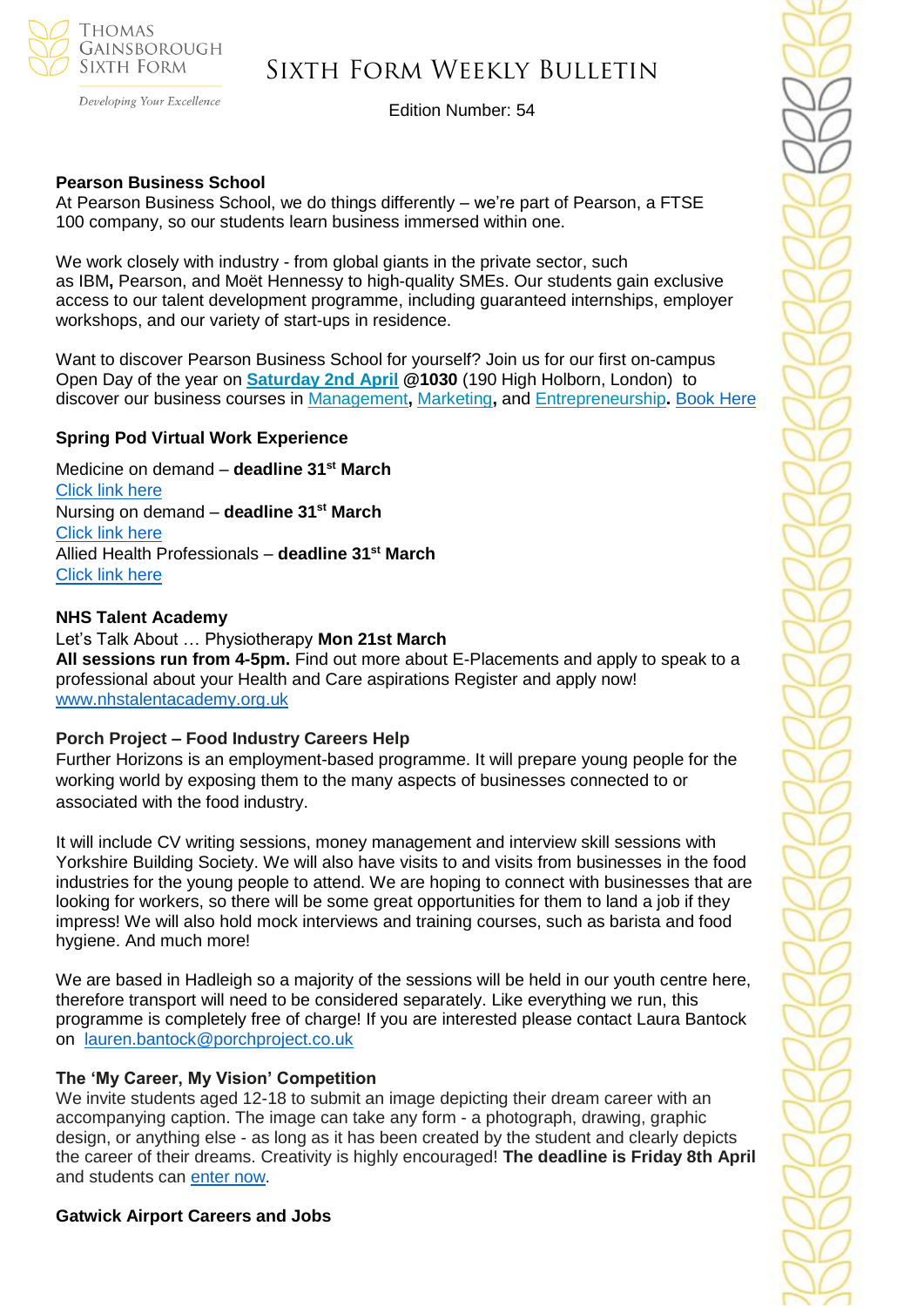

# Sixth Form Weekly Bulletin

Edition Number: 54

Gatwick is the second largest airport in the UK with one of the world's most efficient single runway. They serve more than 230 destinations in 74 countries. Uniquely they are home to a mix of airline operators from scheduled to low-cost and charter airlines. There are a multitude of career opportunities. Please click [here](https://learnliveuk.com/partner/gatwick-airport-careers/) for more career information and videos.

## **Speakers for Schools Virtual Work Experience Programme**

Speakers for Schools has thousands of opportunities available to discover which apprenticeship might be right for them. A few examples of the amazing employers and opportunities on offer:

- **United Utilities** How to kick start your career with a United Utilities [Apprenticeship](https://www.s4snextgen.org/Opportunities/View/id/2416)
- **Willmott Dixon** Future Leaders and Careers in the [Construction](https://www.s4snextgen.org/Opportunities/View/id/2536) Sector:
- **British Army-**Do you play an instrument and are [passionate](http://www.s4snextgen.org/Opportunities/View/id/2513) about all things musical? Then this insight [session](http://www.s4snextgen.org/Opportunities/View/id/2513) is for you
- **British Army-Have you ever [wondered](https://www.s4snextgen.org/Opportunities/View/id/2514) what it takes to become a part of the Army** Medical [Services?](https://www.s4snextgen.org/Opportunities/View/id/2514) Then this insight session is for you
- Amey- Can you design and build a [sustainable](http://www.s4snextgen.org/Opportunities/View/id/2189) railway?
- **Morgan Sindall Group National [Apprenticeship](http://www.s4snextgen.org/Opportunities/View/id/2506) Week Series -** University vs [Apprenticeships:](http://www.s4snextgen.org/Opportunities/View/id/2506) Question Time

Please sign up to speakers for schools virtual work [experience](https://www.speakersforschools.org/experience-2/) free of charge to apply for any of the above opportunities.

## **Interested in Football?**

The Suffolk Youth Council is relaunching and looking for new members to join. The Youth Council is made up of a selection of young people aged between 16 and 25 that can help shape Suffolk Football by supporting the delivery of the county's targets. Young people's opinions are important to Suffolk FA and being on the Youth Council provides a voice to all those in Suffolk football to let us know how we can support and develop the game. The relaunch will provide all members the ability to create new aims and objectives, events and projects that provide further opportunities for young people in Suffolk.

Alongside the work of the Youth Council all members will have the chance to assist Suffolk FA staff members on their projects and gain valuable experience that they can take into your personal career paths. To read the full story please click [here.](https://www.suffolkfa.com/news/2022/feb/11/sfa-youth-council-is-relaunching)

To apply please send your CV and 300 words starting, 'Why you would be a great fit on the Suffolk FA Youth Council?' to James Morley on [james.morley@suffolkfa.com.](mailto:james.morley@suffolkfa.com)

## **Careers and Coffee**

Careers & Coffee showcases employers from a variety of sectors and industries to prepare and inspire your young people for the fast-changing world of work. Our upcoming streams can be found live **Wednesdays** at **4.30** on the LEP YouTube Channel [here](https://emea01.safelinks.protection.outlook.com/?url=https%3A%2F%2Fwww.youtube.com%2Fchannel%2FUCMQWGt6SdsGQF-KJCq7JTwQ&data=04%7C01%7C%7C4c6c44ecc3fb4f20ff7908d9db3b3618%7C84df9e7fe9f640afb435aaaaaaaaaaaa%7C1%7C0%7C637781869767327633%7CUnknown%7CTWFpbGZsb3d8eyJWIjoiMC4wLjAwMDAiLCJQIjoiV2luMzIiLCJBTiI6Ik1haWwiLCJXVCI6Mn0%3D%7C3000&sdata=jcnjPssNA6CGryLNqRJMQzfb7UnLUOJ3WUdL%2FnQhejw%3D&reserved=0) or on Twitch [here.](https://emea01.safelinks.protection.outlook.com/?url=https%3A%2F%2Fwww.twitch.tv%2FNewAngliaEAN&data=04%7C01%7C%7C4c6c44ecc3fb4f20ff7908d9db3b3618%7C84df9e7fe9f640afb435aaaaaaaaaaaa%7C1%7C0%7C637781869767327633%7CUnknown%7CTWFpbGZsb3d8eyJWIjoiMC4wLjAwMDAiLCJQIjoiV2luMzIiLCJBTiI6Ik1haWwiLCJXVCI6Mn0%3D%7C3000&sdata=%2BC%2F2NVk7rCN9nN0gPB86AdBavn%2BdywBz%2FR1nbIo0XG8%3D&reserved=0)

Here is the link for Wednesday's C&C - [https://www.youtube.com/watch?v=UJcUHXG5vtg](https://emea01.safelinks.protection.outlook.com/?url=https%3A%2F%2Fwww.youtube.com%2Fwatch%3Fv%3DUJcUHXG5vtg&data=04%7C01%7C%7C4c6c44ecc3fb4f20ff7908d9db3b3618%7C84df9e7fe9f640afb435aaaaaaaaaaaa%7C1%7C0%7C637781869767327633%7CUnknown%7CTWFpbGZsb3d8eyJWIjoiMC4wLjAwMDAiLCJQIjoiV2luMzIiLCJBTiI6Ik1haWwiLCJXVCI6Mn0%3D%7C3000&sdata=QmwZMfWApfz3NYzqKGZdNMm6DnYKNSnpPCkWXQ5qlMw%3D&reserved=0)

- **30th March** A career for all weathers… YouTube [Twitch](https://emea01.safelinks.protection.outlook.com/?url=https%3A%2F%2Fwww.twitch.tv%2FNewAngliaEAN&data=04%7C01%7C%7C4c6c44ecc3fb4f20ff7908d9db3b3618%7C84df9e7fe9f640afb435aaaaaaaaaaaa%7C1%7C0%7C637781869767327633%7CUnknown%7CTWFpbGZsb3d8eyJWIjoiMC4wLjAwMDAiLCJQIjoiV2luMzIiLCJBTiI6Ik1haWwiLCJXVCI6Mn0%3D%7C3000&sdata=%2BC%2F2NVk7rCN9nN0gPB86AdBavn%2BdywBz%2FR1nbIo0XG8%3D&reserved=0)
- **6<sup>th</sup> April** 'No Mess'. A different perspective on careers in Construction

## **InvestIN Spring Term Career Opportunities**

Available in 20+ industries: In-person at UCL or live online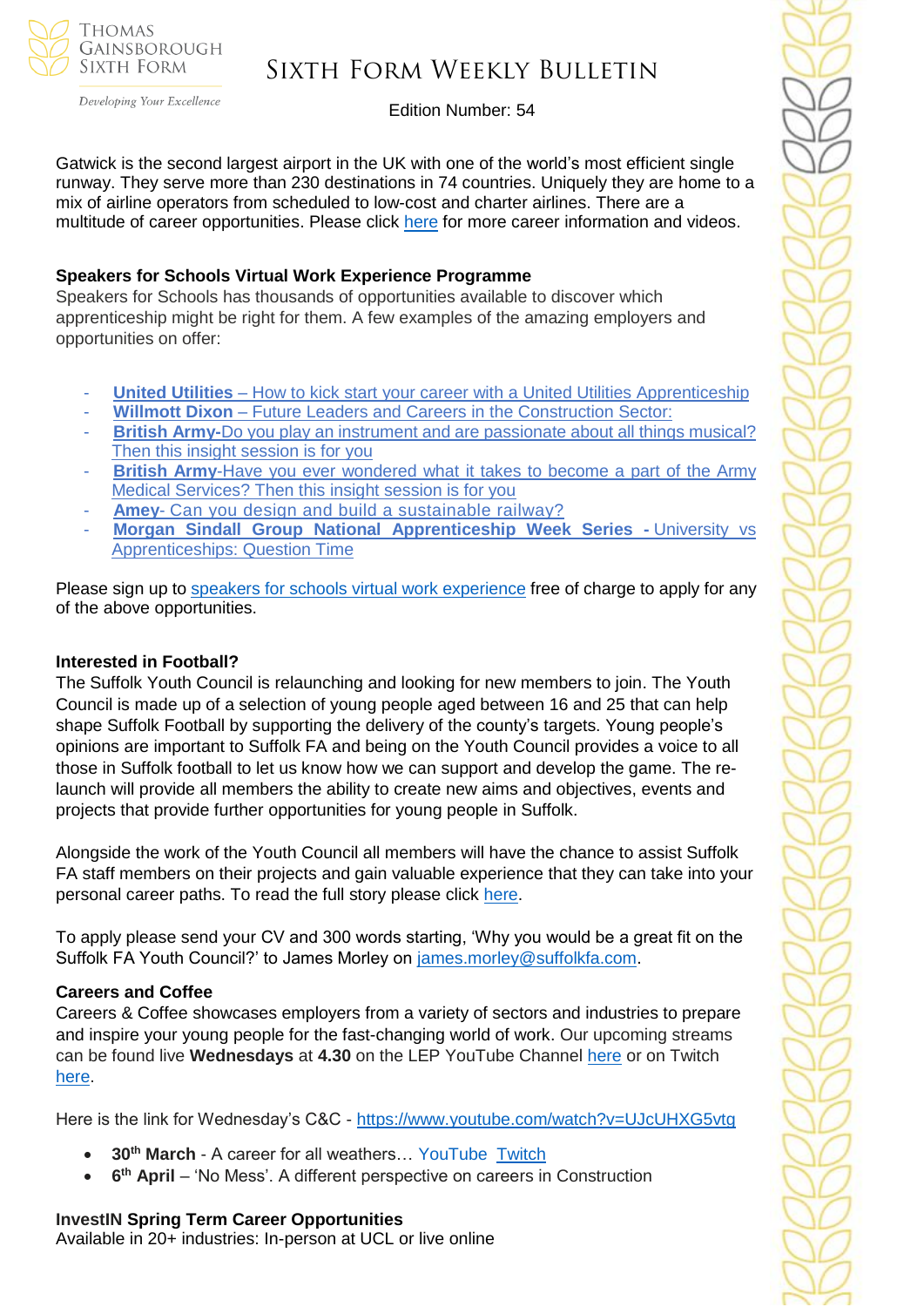

# Sixth Form Weekly Bulletin

Edition Number: 54

You can now register for our spring term career opportunities, which are available in 20+ cutting-edge industries. You will learn directly from some of the UK's best professionals doctors, forensic scientists, architects, MPs, filmmakers, engineers and more - through a series of live, interactive simulations which provide tailor-made, professional experience. You can choose to attend either at UCL or live online from the comfort of your own home. VIEW ALL: AGES 15-18 [Click here](https://investin.org/pages/spring-term-career-programmes-15-18?utm_source=UK+SCHOOLS+MASTER&utm_campaign=3b31a67736-bankersschoolmar_COPY_01&utm_medium=email&utm_term=0_bfccb03bbd-3b31a67736-137697031&mc_cid=3b31a67736&mc_eid=894e4199ae)

### **NHS Speech and Language Therapy Career Workshop**

This workshop is an opportunity to:

- Learn more about Speech and Language Therapy as a career
- Meet members of a Speech and Language Therapy team
- Find out how to become a Speech and Language Therapist
- **Date: Tuesday 19th April 2022, from 10am-12.30pm**

Venue: Virtual via MS Teams. The link will be emailed to you ahead of the session. **Contact 01473 321225 to book a place.**

## **Executive Fundraising @ Hourglass**

We're looking to recruit a Fundraising Executive to work in our Sudbury office. This role is a development-level position for individuals who are looking to enter a career in fundraising and are looking to make a difference on both a national and local level. It's an exciting opportunity to be at the heart of change. For more information see <https://wearehourglass.org/recruitment>

If you're interested in applying for this role, please send your CV and cover letter to [chiefexecutive@wearehourglass.org](mailto:chiefexecutive@wearehourglass.org)

### **Anglian Water Level 3 Operational Apprenticeships, Suffolk/Essex**

Salary: £12,594-£13,905 per annum

Start dates: August & September 2022

Anglian Water... we're much more than water and poo! We have over 5,000 employees and provide water and water recycling services to over 6 million customers across the East of England. We are looking for the next generation of people who are ready to kickstart their career and fulfil their potential through a Level 3 Apprenticeship. This is your chance to gain valuable work experience, achieve a fantastic qualification, all whilst getting paid for it!

### [See what life is like as an apprentice at Anglian](https://youtu.be/ocHab1ZNOjA) Water here

We're looking for technicians, engineers, electricians, and lots more. If you're interested in a practical/hands on career that involves using Science, Technology, Engineering and Maths daily, we'd love to hear from you. To find out what these opportunities involve visit <https://anglianwatercareers.co.uk/early-careers/apprentices/>

### **Amazing Apprenticeships**

Explore 220+ Higher and Degree apprenticeship vacancies in the November edition of the Higher & Degree listing 2021/22.

**Download** the Higher & Degree listing now or **find out more** about the listing, who it is for and how to best use it in our FAQs below. [DOWNLOAD NOW](https://amazingapprenticeships.com/resource/higher-and-degree-listing/)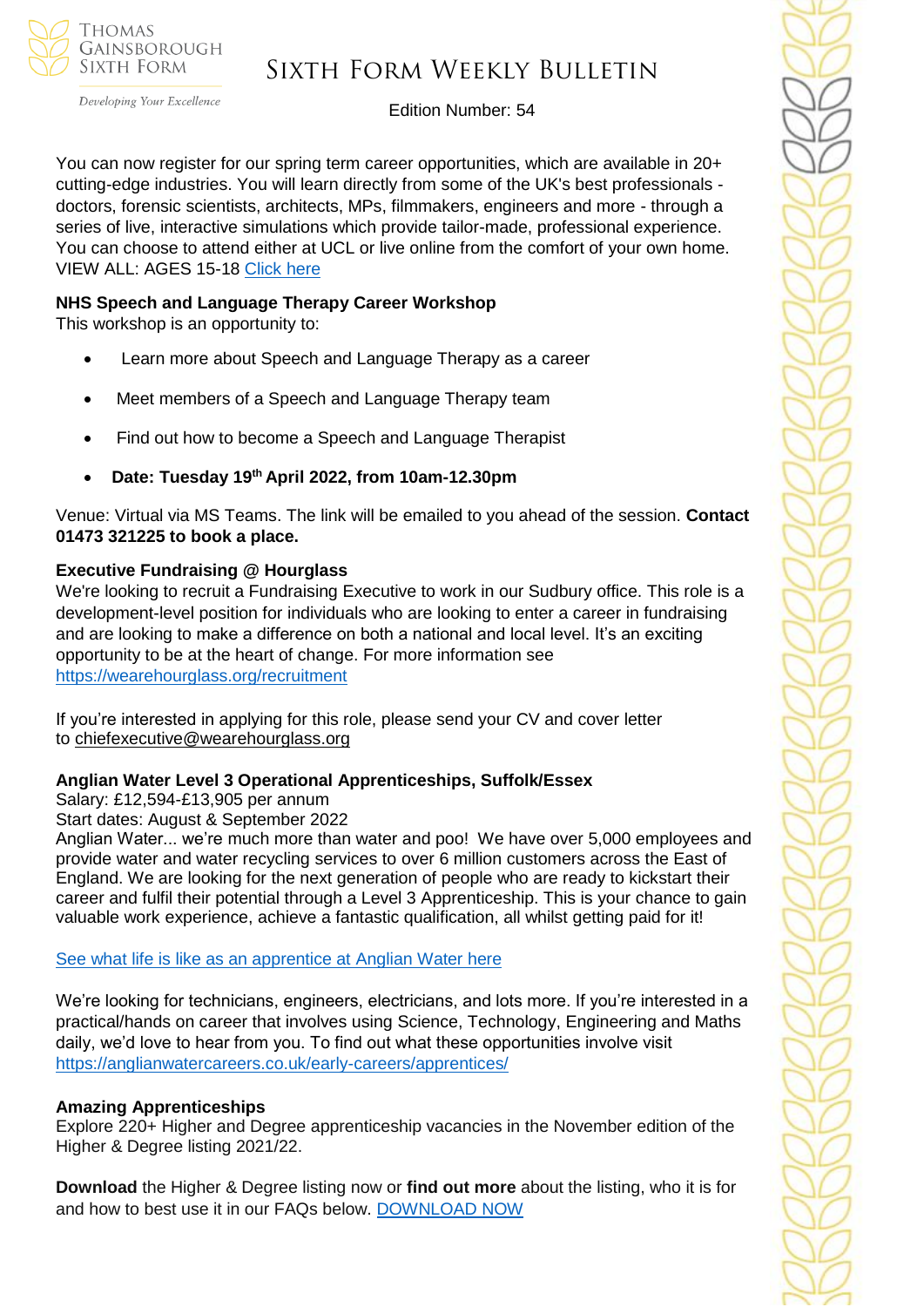

Developing Your Excellence

Edition Number: 54

**Colchester Institute** - Apprenticeship Vacancies

**West Suffolk College -** [Apprenticeship vacancies](https://www.wsc.ac.uk/find-a-course/apprenticeships)

**Apprenticeships New Anglia -** [Apprenticeship vacancies](https://www.apprenticeshipsnewanglia.co.uk/)

**Government Official Search - [Apprenticeship Vacancies](https://www.gov.uk/apply-apprenticeship)** 

**New Anglia Search -** [Apprenticeship Vacancies](https://v2.apprenticeshipsnewanglia.co.uk/apprenticeships/search/?s_query=&s_location=&s_distance=30&s_trade=0&s_apprenticeshipLevel=0&prop_View=list&prop_sort=created+desc)

#### **Yojo is back!**

Yojo is an apprenticeships app, created to link young people in Suffolk with vacancies, advice and organisational partners. The app includes:

- Live vacancies
- CV builder
- Interview practice quiz
- Personalised recommendations of career paths based on interests

Find out more at: **Yojo App | Made by young people**, for young people

## University News

#### **Not sure what to study at university?**

If you are not sure what subject you'd like to study at university and would like to experience a variety of subjects and universities this summer, our virtual Insight into University course would guarantee this experience - for more information and to apply for the virtual Insight into University course, please visit our website [https://www.etrust.org.uk/insight-into](https://www.etrust.org.uk/insight-into-university)[university](https://www.etrust.org.uk/insight-into-university) and click [here](https://dd233f6a-c442-4437-a8e1-9e42987b6020.filesusr.com/ugd/4517c8_fcb7add322ae4a1eab2156347e1f2442.pdf) for the virtual Insight into University flyer.

#### **UEA Talk - Chasing chimps, digging dinosaurs and asking Attenborough**

Why do so many people feel scared of science? TV presenter Ben Garrod shares his adventures of excavating mammoths, being chatted up by a robot, and why there's a whole career in sharing science with others. **Wednesday 23 March, 15.35-16.35** [Register here.](https://www.channeltalent.co.uk/event/science-sharing-science-chasing-chimps-digging-dinosaurs-asking-attenborough-with-professor-ben-garrod-author-award-winning-bbc-presenter-from-university-of-east-anglia/)

**University of Portsmouth Criminology / Forensic Science Webinar** Date: **March 23, 2022** Starts: **2.00pm** [Register](https://us06web.zoom.us/webinar/register/WN_8vh0bDuURv24gz9OpINrXg?utm_source=Head+of+Sixth+Free+Newsletter&utm_campaign=99b194e2d6-March+16+student+campaign&utm_medium=email&utm_term=0_36c44588b4-99b194e2d6-115737769&mc_cid=99b194e2d6&mc_eid=51b5a4fd55) here.

#### **Sutton Trust UK Summer Schools - applications closing soon**

Are you interested in going to university? Not sure on what subject you want to study? Our UK Summer Schools offer you the chance to experience what university life is like.

From academic taster sessions to social activities, you'll get the chance to meet like-minded young people from across the UK and explore a subject of your choice at a leading UK university.

#### **Who Can Apply?**

Students applying to UK Summer Schools must meet the following criteria:

Attend, and have always attended, a state-funded, non fee-paying school/college;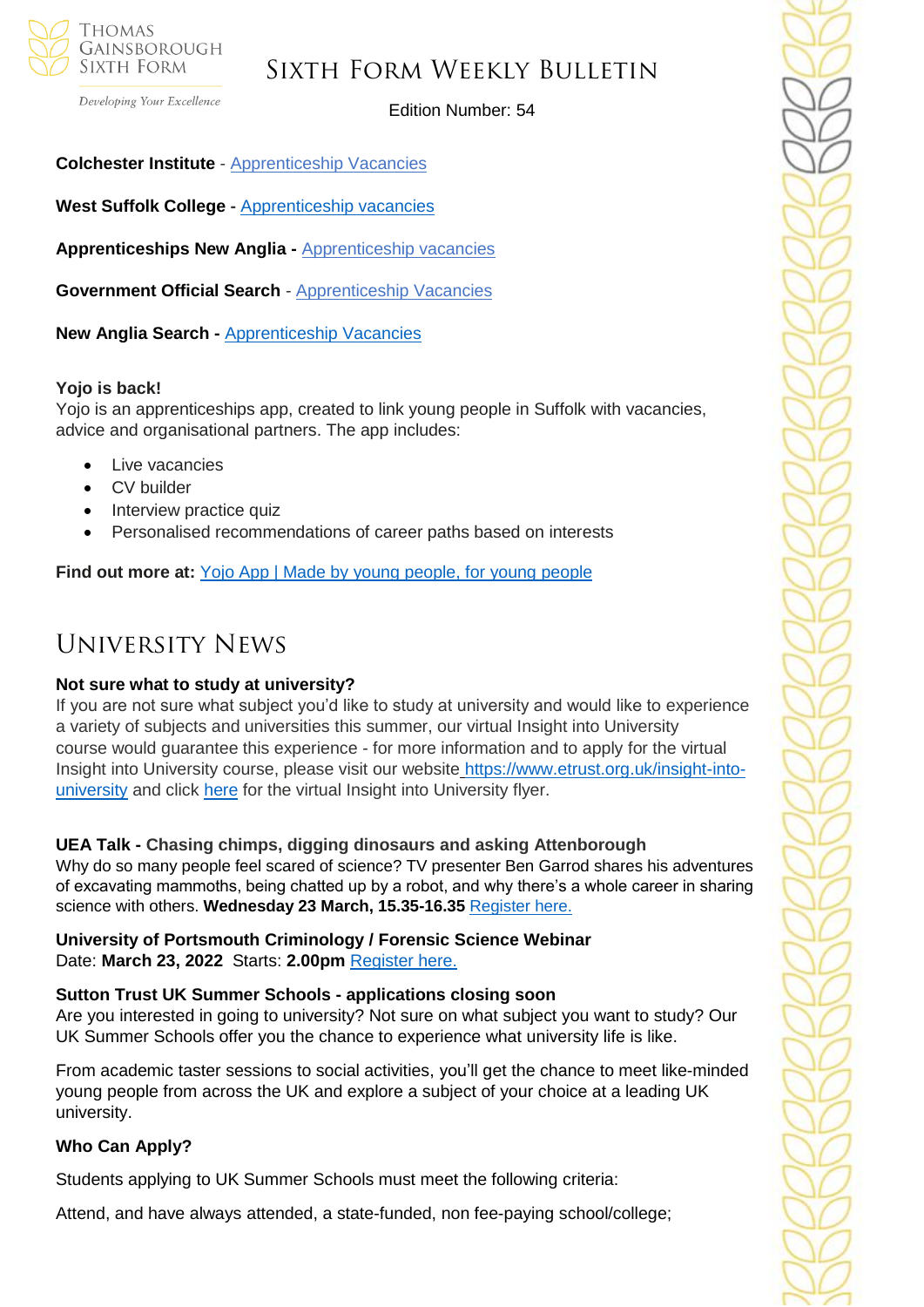

# Sixth Form Weekly Bulletin

Edition Number: 54

Be in Year 12 (England and Wales), Year 13 (Northern Ireland) or S5 (Scotland) at the start of the programme.

In addition, we are looking for students who:

Have achieved at least five GCSEs at grades  $9-6$  (A\*-B), including English and Maths. A minimum of two of these qualifications should be at grades  $9 - 7$ . Or five A or B grades at National 5 including one A. See more [criteria](https://www.suttontrust.com/our-programmes/uk-summer-schools/?utm_source=Head+of+Sixth+Free+Newsletter&utm_campaign=99b194e2d6-March+16+student+campaign&utm_medium=email&utm_term=0_36c44588b4-99b194e2d6-115737769&mc_cid=99b194e2d6&mc_eid=51b5a4fd55)

## **CGI & Animation for Film & TV Level 4 Diploma @ West Suffolk College**

*Recruiting now for September 2022*

The UAL L4 CGI & Animation for TV and Film programme is ideal for any student wishing to pursue their passion within the highly creative world of VFX, 3D and 2D animated characters. Potential students would be those who have already dabbled in the design and planning of stories and characters and want to take these skills further.

Students work on a yearlong real-world film producing VFX, 3D Modelling, Motion Capture, Animation and Matte Painting for VFX shots - the best part is you get a film credit and it counts as the first year of a degree with most Universities. [Click here](https://www.wsc.ac.uk/courses/level-4-professional-diplomas/754-level-4/9768-cgi-and-animation-for-tv-and-film-diploma-level-4-22vf394099) for more information.

Applications to the London Interdisciplinary School [\(LIS\)](https://emea01.safelinks.protection.outlook.com/?url=https%3A%2F%2Fschools.tecl.co.uk%2Feducationcompany5lz%2Flz.aspx%3Fp1%3DMuzDU3NjA0MjA1Uzk0NzE6NkYwQjdEMTg3QzdEMTdCODZFRjcxMENBNDUyNEYwN0M%253d-%26CC%3D%26w%3D5511&data=04%7C01%7C%7C39fcd5037de64b1f134108d9db3b46e6%7C84df9e7fe9f640afb435aaaaaaaaaaaa%7C1%7C0%7C637781869903019097%7CUnknown%7CTWFpbGZsb3d8eyJWIjoiMC4wLjAwMDAiLCJQIjoiV2luMzIiLCJBTiI6Ik1haWwiLCJXVCI6Mn0%3D%7C3000&sdata=pgQvu53gpi%2Fe%2F8%2BCNPs9L2gikEtVgERhZ9O0%2FbkIqeQ%3D&reserved=0) are still open!

Do you:

- Have a passion for the humanities and the sciences?
- Are still undecided about their university course?

Want a course that prepares them with skills for a changing world of work?

We are not on UCAS, which means applications are direct on the [LIS website](https://emea01.safelinks.protection.outlook.com/?url=https%3A%2F%2Fschools.tecl.co.uk%2Feducationcompany5lz%2Flz.aspx%3Fp1%3DMuzDU3NjA0MjA1Uzk0NzE6NkYwQjdEMTg3QzdEMTdCODZFRjcxMENBNDUyNEYwN0M%253d-%26CC%3D%26w%3D8515&data=04%7C01%7C%7C39fcd5037de64b1f134108d9db3b46e6%7C84df9e7fe9f640afb435aaaaaaaaaaaa%7C1%7C0%7C637781869903019097%7CUnknown%7CTWFpbGZsb3d8eyJWIjoiMC4wLjAwMDAiLCJQIjoiV2luMzIiLCJBTiI6Ik1haWwiLCJXVCI6Mn0%3D%7C3000&sdata=8Hlbt%2BgSl0U8BdHh3CK1iY0dZPD2WXrFZ8gatSx1i2Q%3D&reserved=0) and can be another option on top of their UCAS choices. Applicants do not need to submit a personal statement. Instead, we invite all applicants to a Selection Day, regardless of their grade profile. We want to get to know who your students are and their potential to achieve at Higher Education by meeting them!

## **Our final application deadline in 2022 – Friday 8th April**

#### **University of South Wales- Healthcare Webinars Part one: Studying for a career in healthcare** When? **Wednesday 23rd March at 6.30pm**

Hear from experts in each of these fields as they outline the most rewarding, as well as the more challenging parts of their professions. Highly experienced academic staff will provide detailed information, advice and guidance on their subject areas, and will be poised to answer your questions. Join us on **23rd March** and find out:

- The differences between each career pathway
- What it takes, and how to gain work experience
- Hints and tips for higher education research

[Register Here](https://www.eventbrite.co.uk/e/studying-for-a-career-in-healthcare-with-the-university-of-south-wales-tickets-261788595737?aff=odeimcmailchimp&mc_cid=3f24ca3fc0&mc_eid=530f418f3c&goal=0_65c6d67e71-3f24ca3fc0-212136547)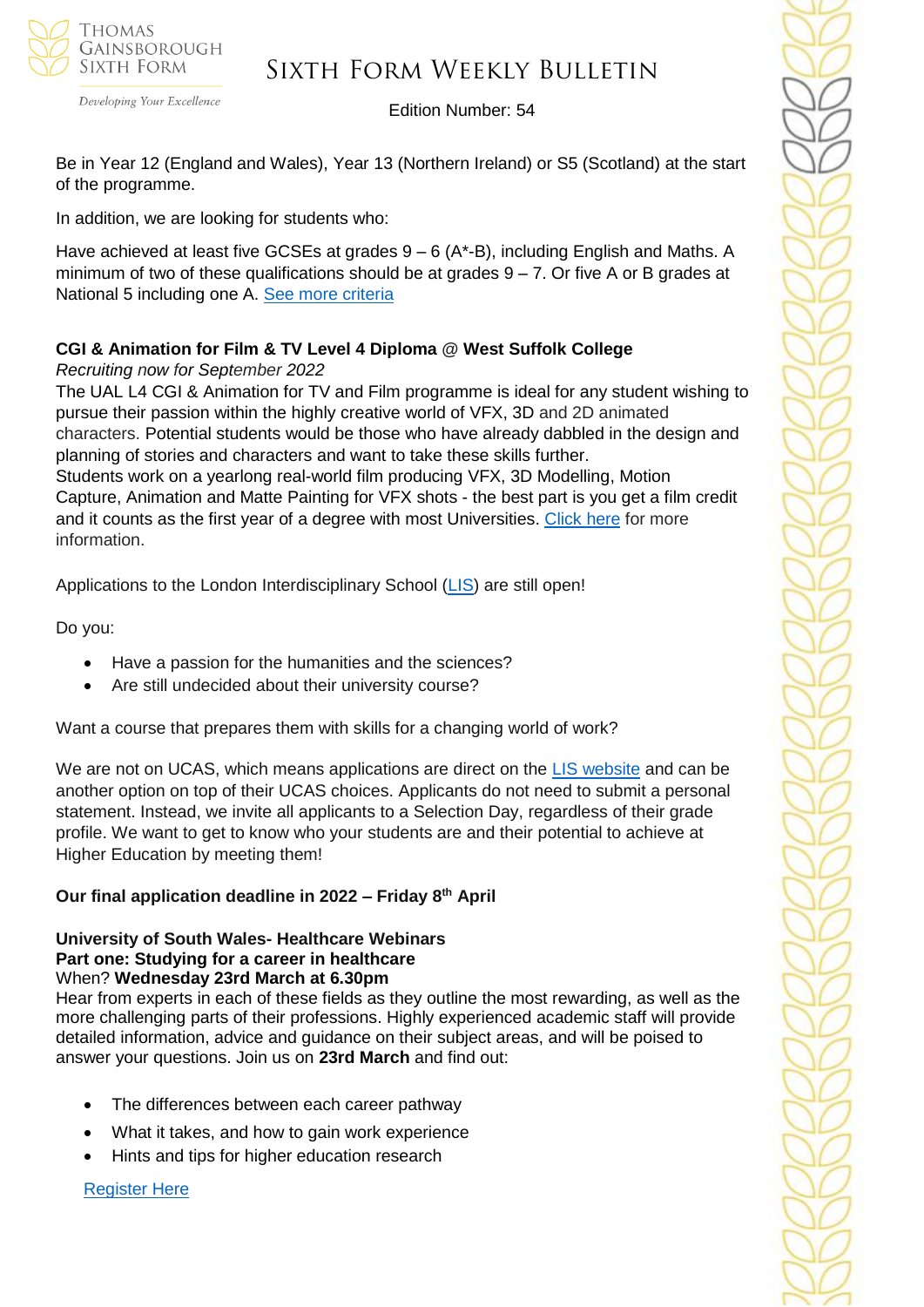

Developing Your Excellence

#### Edition Number: 54

#### **Part two: Making a successful application to study health courses** When? **Wednesday 30th March at 6.30pm**

So, now you've decided you want to study a health course, how do you perfect your application and give yourself the best possible chance of success?

Join us on 30th March, where experts will provide you with essential hints and tips on writing an outstanding personal statement, how to avoid common application pitfalls, and how to perform well at interview.

[Register now](https://www.eventbrite.co.uk/e/making-a-successful-application-to-study-health-courses-tickets-261811153207?aff=odeimcmailchimp&mc_cid=3f24ca3fc0&mc_eid=530f418f3c&goal=0_65c6d67e71-3f24ca3fc0-212136547) to find out how you can maximise your chances of success in applying for health courses at university!

### **Taster Lectures**

- **March 21 @ 12:45 - 13:30** Politics/IR: Regional Organisations Local Power or World Domination? - Surrey (KS5) [Find out more »](https://nam12.safelinks.protection.outlook.com/?url=https%3A%2F%2Fchanneltalent.us10.list-manage.com%2Ftrack%2Fclick%3Fu%3D145837fa6843e0c349598322a%26id%3Dd4fed978eb%26e%3D155232616c&data=04%7C01%7C%7C74437464f1fb431c6f0d08da01a59e9a%7C84df9e7fe9f640afb435aaaaaaaaaaaa%7C1%7C0%7C637824108105664493%7CUnknown%7CTWFpbGZsb3d8eyJWIjoiMC4wLjAwMDAiLCJQIjoiV2luMzIiLCJBTiI6Ik1haWwiLCJXVCI6Mn0%3D%7C3000&sdata=FCw9KpS4uRX7Xzj59cCOfDsXgK%2BHL%2FxXkv0yUbqQONM%3D&reserved=0)
- **March 21 @ 16:15 - 17:15** Philosophy University Module Insights UEA (KS5) [Find out more »](https://nam12.safelinks.protection.outlook.com/?url=https%3A%2F%2Fchanneltalent.us10.list-manage.com%2Ftrack%2Fclick%3Fu%3D145837fa6843e0c349598322a%26id%3D994735b781%26e%3D155232616c&data=04%7C01%7C%7Ca7ac46bbd5794e52165d08da00dc9780%7C84df9e7fe9f640afb435aaaaaaaaaaaa%7C1%7C0%7C637823244674162611%7CUnknown%7CTWFpbGZsb3d8eyJWIjoiMC4wLjAwMDAiLCJQIjoiV2luMzIiLCJBTiI6Ik1haWwiLCJXVCI6Mn0%3D%7C3000&sdata=%2BpKd%2BUK0E8xL92gKztP1XDd3j61zK88gM4utftl2sr4%3D&reserved=0)
- **March 22 @ 15:35 - 16:20** Economics: Behavioural Economics & Tax Evasion reading (KS5) Find out [more](https://channeltalent.us10.list-manage.com/track/click?u=145837fa6843e0c349598322a&id=59b8c8a6ec&e=155232616c) »
- **March 22 @ 15:35 - 16:20** Chemistry: Developing New Medicines University of Bath (KS5)
- **March 22 @ 11:15 - 12:15** insight4me Computer Science: Cutting Edge Software Development with Sheffield & Goldsmiths (KS5) [Find out more »](https://nam12.safelinks.protection.outlook.com/?url=https%3A%2F%2Fchanneltalent.us10.list-manage.com%2Ftrack%2Fclick%3Fu%3D145837fa6843e0c349598322a%26id%3De6a5185708%26e%3D155232616c&data=04%7C01%7C%7C2e8513d613b143a85ebd08da01bc7e52%7C84df9e7fe9f640afb435aaaaaaaaaaaa%7C1%7C0%7C637824206328267943%7CUnknown%7CTWFpbGZsb3d8eyJWIjoiMC4wLjAwMDAiLCJQIjoiV2luMzIiLCJBTiI6Ik1haWwiLCJXVCI6Mn0%3D%7C3000&sdata=HLXt5Mzna5s1K%2BugtFKXwhcQfkueI1zcA26uzr7ZjCw%3D&reserved=0) Find out [more](https://channeltalent.us10.list-manage.com/track/click?u=145837fa6843e0c349598322a&id=6d6b2f6a72&e=ba0e9a2959) »
- **March 23 @ 15:35 - 16:35** Sharing Science: Ben Garrod, Author & Award-Winning BBC Presenter – Chasing Chimps, Digging Dinosaurs and Asking Attenborough UEA (KS5) Find out [more](https://channeltalent.us10.list-manage.com/track/click?u=145837fa6843e0c349598322a&id=ae0d703165&e=ba0e9a2959) »
- **March 24 @ 13:30 - 14:10** History of Art: Nature In Art & Architecture Warwick (KS5) Find out [more](https://channeltalent.us10.list-manage.com/track/click?u=145837fa6843e0c349598322a&id=2bef70bede&e=155232616c) »
- **March 24 @ 15:35 - 16:20** Media/Business: Multimedia Marketing Campaigns: Design & Execution - Tutorial – UEA (KS5) Find out [more](https://channeltalent.us10.list-manage.com/track/click?u=145837fa6843e0c349598322a&id=458d7d3fb0&e=155232616c) »
- **March 28 @ 16:15 - 17:15** Business Studies: Skills & Insight Focus on Negotiation Skills (KS5) Find out [more](https://channeltalent.us10.list-manage.com/track/click?u=145837fa6843e0c349598322a&id=f308f3946f&e=155232616c) »
- **March 29 @ 16:15 - 17:15** Computer Science University Module Insights UEA & Surrey (KS5) [Find out more »](https://nam12.safelinks.protection.outlook.com/?url=https%3A%2F%2Fchanneltalent.us10.list-manage.com%2Ftrack%2Fclick%3Fu%3D145837fa6843e0c349598322a%26id%3D0e37665c46%26e%3D155232616c&data=04%7C01%7C%7C2e8513d613b143a85ebd08da01bc7e52%7C84df9e7fe9f640afb435aaaaaaaaaaaa%7C1%7C0%7C637824206328267943%7CUnknown%7CTWFpbGZsb3d8eyJWIjoiMC4wLjAwMDAiLCJQIjoiV2luMzIiLCJBTiI6Ik1haWwiLCJXVCI6Mn0%3D%7C3000&sdata=ei01dAEG4X2KRRitRi%2FZsg%2BUzFjEHs5rjwshc2DFJ9o%3D&reserved=0)
- **March 31 @ 15:35 - 16:20** Politics: What Is Populism? And Why Is It Important? Reading (KS5) Find out [more](https://channeltalent.us10.list-manage.com/track/click?u=145837fa6843e0c349598322a&id=fe3745d130&e=ba0e9a2959) »

#### **Suffolk New College**

Come along to one of our Taster Events -

- Introduction to Events, Festivals and Travel **01/04/22**
- Hair & Beauty; Catering & Hospitality **29/04/22**

To book your place visit [www.suffolk.ac.uk/tasterevents](http://www.suffolk.ac.uk/tasterevents) | 01473 382200 | [info@suffolk.ac.uk](mailto:info@suffolk.ac.uk)

#### **Are you studying maths or science subjects and considering studying a STEM subject at university?**

Did you know that there are accredited virtual and residential summer schools which can help you decide which degree course might be right for you and also enhance your UCAS application? Insight into University summer schools will provide you with an opportunity to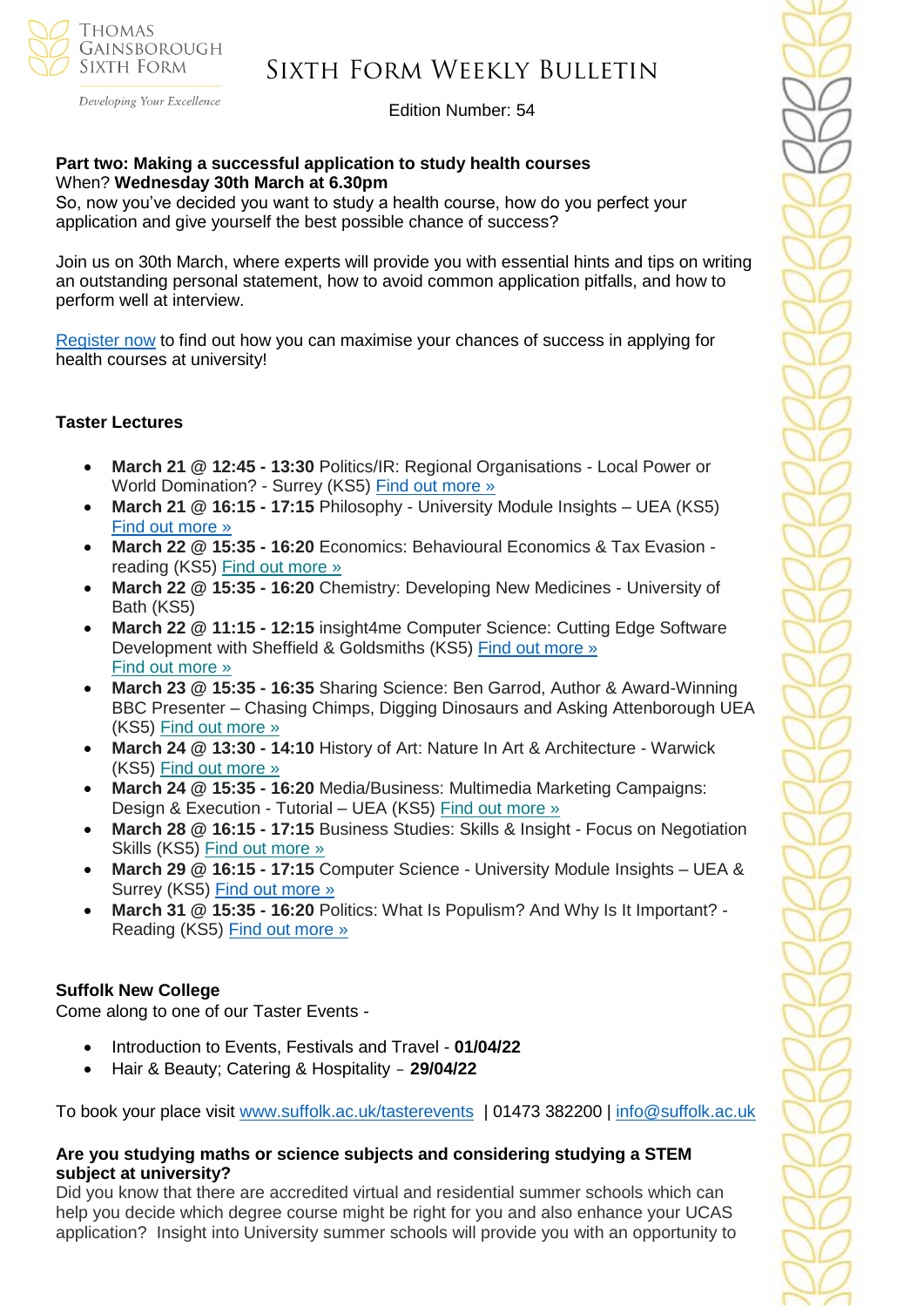

Developing Your Excellence

### Edition Number: 54

interact with university academics, admissions tutors, current undergraduates, and STEM professionals in exclusive live sessions. [Click to register for webinar here](https://outlook.live.com/mail/0/inbox/id/AQMkADAwATZiZmYAZC04MjAzLTJjMTMtMDACLTAwCgBGAAADqKWOCG516ECS3JyZ610tTAcAInbB0CdhXEamB%2BffnW%2BN0QAAAgEMAAAAInbB0CdhXEamB%2BffnW%2BN0QAFV3WqUwAAAA%3D%3D)

### **What is Virtual Insight into [University](https://www.etrust.org.uk/insight-into-university) Experience (for Y12)?**

This course is like no other! With the mix of live sessions, recorded lectures and hands-on practical STEM activities and projects set by leading UK universities and global STEM companies, you will have a unique opportunity to access all this amazing content in one place, pick-and-choose subjects that interest you and do as many as you wish at your own pace over the summer:

- □ Life Sciences from University of Warwick
- □ Materials Science from University of Cambridge
- □ Maths from Lancaster University
- □ Food Science from University of Nottingham
- □ Chemistry and Drug Design from Kingston University
- □ Chemical Engineering from UCL
- □ Forensic Science from Abertay University
- □ Engineering from University of Sheffield
- □ Computer Science from University of Liverpool
- □ And lots more!

Apply today: <https://www.etrust.org.uk/insight-into-university>

#### **Experience University of Southampton Residentials 26th - 28th July and 2nd - 4th August 2022**

The University of Southampton are excited to once again offer on campus residential opportunities for eligible Year 12 students. These Experience UoS Residentials are 3-day, 2 night on-campus programmes, giving your students the opportunity to experience studying a subject at university.

Subjects include: Chemistry, Physics, Mechanical Engineering, Geography, Marine Biology, Oceanography, English, Business, Music and Biological Sciences.

Students will learn in an academic environment and work with pupils from other schools and colleges through a timetable of lectures, practical activities and a variety of fun social activities in the evenings. They'll get to meet our enthusiastic team of Student Ambassadors studying the courses they are aspiring to, as well as academics, researchers and alumni. These residentials are free and open to Year 12 students who meet our academic and Widening Participation eligibility criteria (you can access the eligibility criteria through the button below).

Students will be provided with free accommodation and meals for the duration of the residential. The University of Southampton is also able to cover up to £80 of the cost of travel to and from the residential. For more information, including eligibility criteria and to apply, please click the button below. [Register here.](https://www.southampton.ac.uk/schools-colleges/experience-summer-event.page+)

### **Speakers for Schools Broadcasts**

**Dr Chris Arnold, Creative Partner & Founder, Creative Orchestra Advertising & Piers Roberts, Founder and Director, Riskkit - Thursday 24th March 10-10:45am**

Join us to learn about neurodiversity and how it is a desired talent by a growing number of firms. Chris and Piers will also share some of their personal experiences throughout school, college and work.

Click [here](https://forms.office.com/r/QG2HLvARJv) to register

**Katie Brill, SVP Global PR and Comms, Junk Kouture - Monday 28th March 10-10:45am** Join us for a broadcast with Katie Brill, former contestant and winner of Junk Kouture with